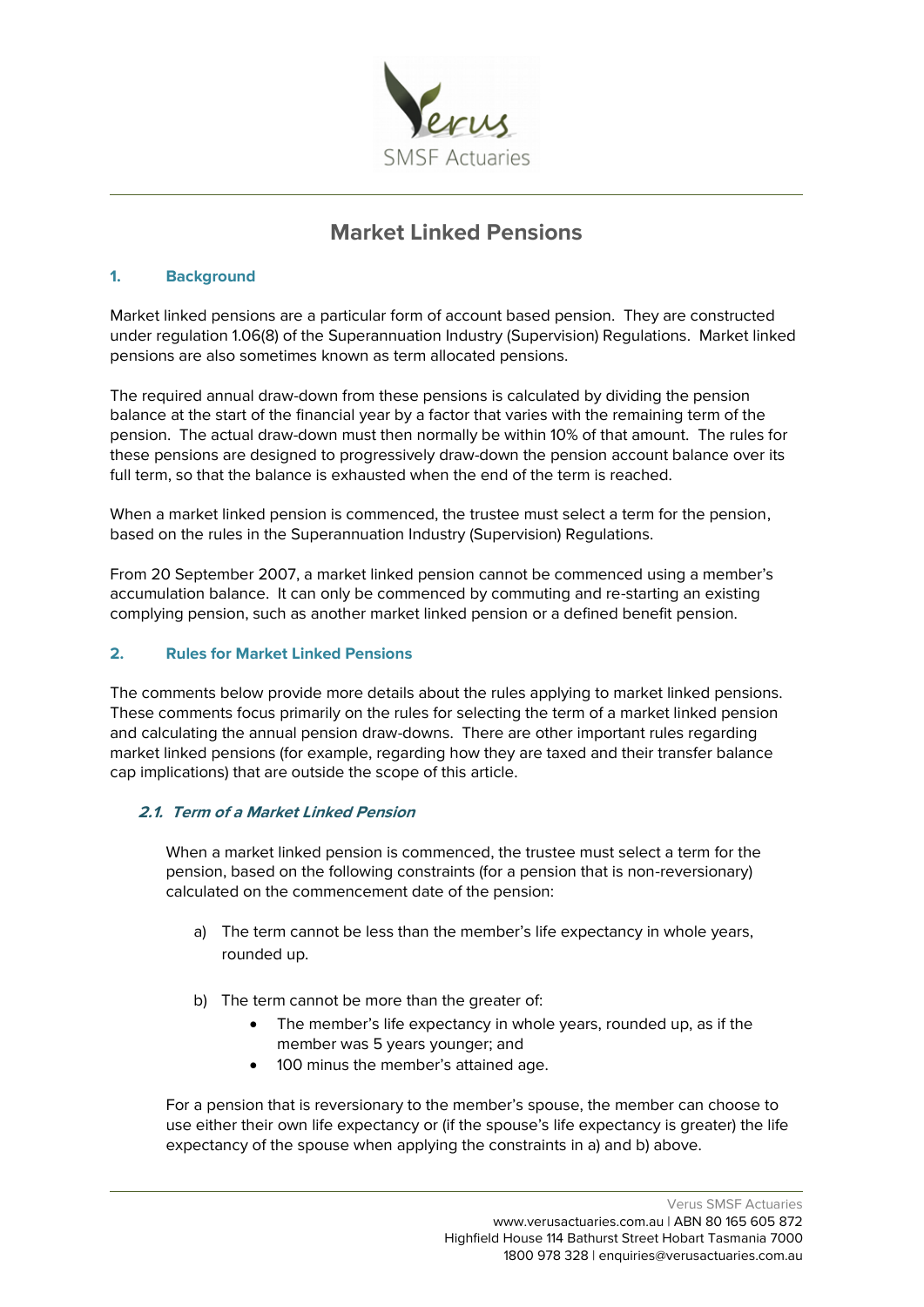The rules summarised above are those applying to market linked pensions started on or after 1 January 2006. Slightly different rules applied to market linked pensions started before that date.

For a market linked pension commencing on or after 1 January 2020, the life expectancy of the member and the spouse should be calculated using Australian Life Table 2015- 2017, published by the Australian Government Actuary. An extract of this table of life expectancies (from age 50) is reproduced below.

| Age | <b>Life Expectancy</b> |                | Age | <b>Life Expectancy</b> |                |
|-----|------------------------|----------------|-----|------------------------|----------------|
|     | <b>Males</b>           | <b>Females</b> |     | <b>Males</b>           | <b>Females</b> |
| 50  | 32.84                  | 36.14          | 80  | 9.02                   | 10.49          |
| 51  | 31.93                  | 35.21          | 81  | 8.44                   | 9.81           |
| 52  | 31.03                  | 34.27          | 82  | 7.89                   | 9.16           |
| 53  | 30.13                  | 33.34          | 83  | 7.36                   | 8.54           |
| 54  | 29.24                  | 32.42          | 84  | 6.86                   | 7.94           |
| 55  | 28.35                  | 31.49          | 85  | 6.39                   | 7.37           |
| 56  | 27.47                  | 30.57          | 86  | 5.95                   | 6.83           |
| 57  | 26.6                   | 29.66          | 87  | 5.54                   | 6.32           |
| 58  | 25.73                  | 28.75          | 88  | 5.16                   | 5.84           |
| 59  | 24.87                  | 27.84          | 89  | 4.81                   | 5.4            |
| 60  | 24.02                  | 26.93          | 90  | 4.5                    | 4.99           |
| 61  | 23.17                  | 26.03          | 91  | 4.22                   | 4.61           |
| 62  | 22.33                  | 25.14          | 92  | 3.96                   | 4.28           |
| 63  | 21.5                   | 24.24          | 93  | 3.72                   | 3.97           |
| 64  | 20.67                  | 23.36          | 94  | 3.5                    | 3.69           |
| 65  | 19.86                  | 22.47          | 95  | 3.29                   | 3.43           |
| 66  | 19.04                  | 21.6           | 96  | 3.11                   | 3.18           |
| 67  | 18.24                  | 20.73          | 97  | 2.93                   | 2.94           |
| 68  | 17.45                  | 19.87          | 98  | 2.77                   | 2.73           |
| 69  | 16.67                  | 19.02          | 99  | 2.62                   | 2.53           |
| 70  | 15.9                   | 18.18          | 100 | 2.49                   | 2.36           |
| 71  | 15.14                  | 17.35          | 101 | 2.36                   | 2.19           |
| 72  | 14.39                  | 16.53          | 102 | 2.24                   | 2.05           |
| 73  | 13.66                  | 15.73          | 103 | 2.14                   | 1.91           |
| 74  | 12.95                  | 14.93          | 104 | 2.04                   | 1.8            |
| 75  | 12.25                  | 14.15          | 105 | 1.94                   | 1.69           |
| 76  | 11.57                  | 13.39          | 106 | 1.86                   | 1.59           |
| 77  | 10.9                   | 12.64          | 107 | 1.78                   | 1.51           |
| 78  | 10.25                  | 11.9           | 108 | 1.71                   | 1.43           |
| 79  | 9.63                   | 11.18          | 109 | 1.64                   | 1.37           |

Different life tables applied to market linked pensions starting in earlier periods. If the Australian Government Actuary publishes new life tables, then the life expectancies used for market linked pensions may also change for future periods.

## **2.2. Market Linked Pension Payment Factors**

The table below sets out the payment factors applying to market linked pensions. At the start of each financial year (or on the commencement date of the pension), the remaining term of the pension (rounded up if the commencement date of the pension was on or after 1 January in the financial year and rounded down if the commencement date was on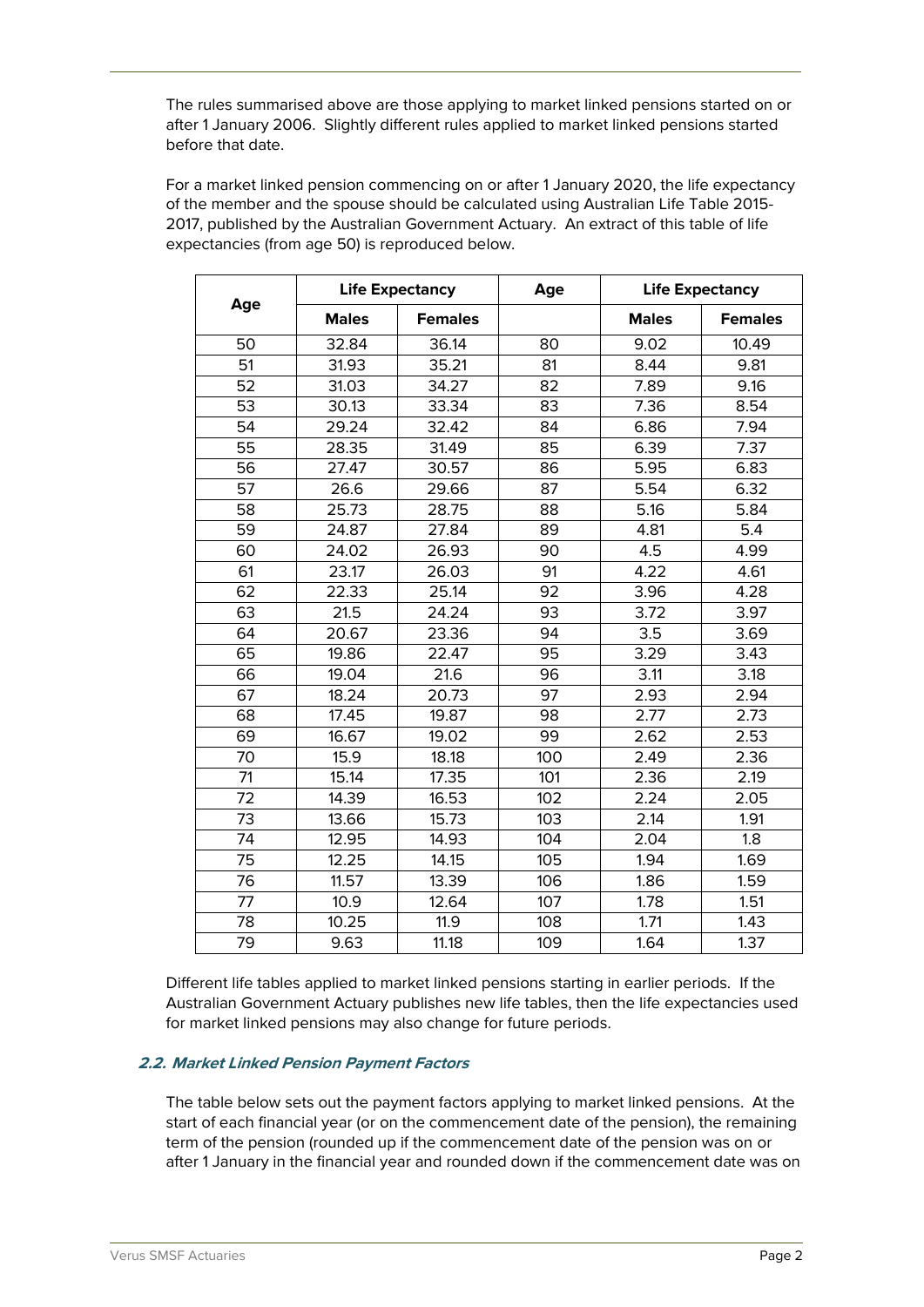or before 31 December in the financial year) is used to determine the payment factor for that year.

The annual payment amount is then determined by dividing the payment factor into the account balance of the pension at the start of the financial year (or on the commencement date of the pension, in its first year). The amount calculated is also rounded to the nearest \$10.

| Remaining<br><b>Term</b><br>(years) | <b>Payment</b><br><b>Factor</b> | Remaining<br><b>Term</b><br>(years) | <b>Payment</b><br><b>Factor</b> | Remaining<br><b>Term</b><br>(years) | <b>Payment</b><br><b>Factor</b> |
|-------------------------------------|---------------------------------|-------------------------------------|---------------------------------|-------------------------------------|---------------------------------|
| 70 or more                          | 26.00                           | 46                                  | 22.70                           | 22                                  | 15.17                           |
| 69                                  | 25.91                           | 45                                  | 22.50                           | 21                                  | 14.70                           |
| 68                                  | 25.82                           | 44                                  | 22.28                           | 20                                  | 14.21                           |
| 67                                  | 25.72                           | 43                                  | 22.06                           | 19                                  | 13.71                           |
| 66                                  | 25.62                           | 42                                  | 21.83                           | 18                                  | 13.19                           |
| 65                                  | 25.52                           | 41                                  | 21.60                           | 17                                  | 12.65                           |
| 64                                  | 25.41                           | 40                                  | 21.36                           | 16                                  | 12.09                           |
| 63                                  | 25.30                           | 39                                  | 21.10                           | 15                                  | 11.52                           |
| 62                                  | 25.19                           | 38                                  | 20.84                           | 14                                  | 10.92                           |
| 61                                  | 25.07                           | 37                                  | 20.57                           | 13                                  | 10.30                           |
| 60                                  | 24.94                           | 36                                  | 20.29                           | 12                                  | 9.66                            |
| 59                                  | 24.82                           | 35                                  | 20.00                           | 11                                  | 9.00                            |
| 58                                  | 24.69                           | 34                                  | 19.70                           | 10                                  | 8.32                            |
| 57                                  | 24.55                           | 33                                  | 19.39                           | 9                                   | 7.61                            |
| 56                                  | 24.41                           | 32                                  | 19.07                           | 8                                   | 6.87                            |
| 55                                  | 24.26                           | 31                                  | 18.74                           | $\overline{7}$                      | 6.11                            |
| 54                                  | 24.11                           | 30                                  | 18.39                           | 6                                   | 5.33                            |
| 53                                  | 23.96                           | 29                                  | 18.04                           | 5                                   | 4.52                            |
| 52                                  | 23.80                           | 28                                  | 17.67                           | 4                                   | 3.67                            |
| 51                                  | 23.63                           | 27                                  | 17.29                           | 3                                   | 2.80                            |
| 50                                  | 23.46                           | 26                                  | 16.89                           | $\overline{2}$                      | 1.90                            |
| 49                                  | 23.28                           | 25                                  | 16.48                           | 1                                   | 1.00                            |
| 48                                  | 23.09                           | 24                                  | 16.06                           |                                     |                                 |
| 47                                  | 22.90                           | 23                                  | 15.62                           |                                     |                                 |

The actual draw-down in a year must normally be within +/- 10% of the calculated payment amount.

Also note that the minimum draw-downs for market linked pensions have been reduced for particular tax years. In 2008/09, 2009/10, 2010/11, 2019/20 and 2020/21, the minimum draw-downs for a market linked pension were reduced by 50%, while in 2011/12 and 2012/13 the minimum draw-downs were reduced by 25%. The maximum drawdowns in these years were not adjusted.

For market linked pensions that are started on or after 20 September 2007, the drawdown in a year also cannot be less than the age-based minimum payments required for an account based pension (see the article [Minimum Drawdowns for Account Based](https://www.verusactuaries.com.au/FileServe/Minimum%20Drawdowns%20for%20Account-Based%20Pensions.pdf)  [Pensions](https://www.verusactuaries.com.au/FileServe/Minimum%20Drawdowns%20for%20Account-Based%20Pensions.pdf) for more information). This has the potential to create conflicting requirements if the age-based minimum payment for an account based pension is *greater* than the maximum payment amount as determined above. In this case, it may be necessary to commute your market linked pension and re-commence it with a shorter remaining term.